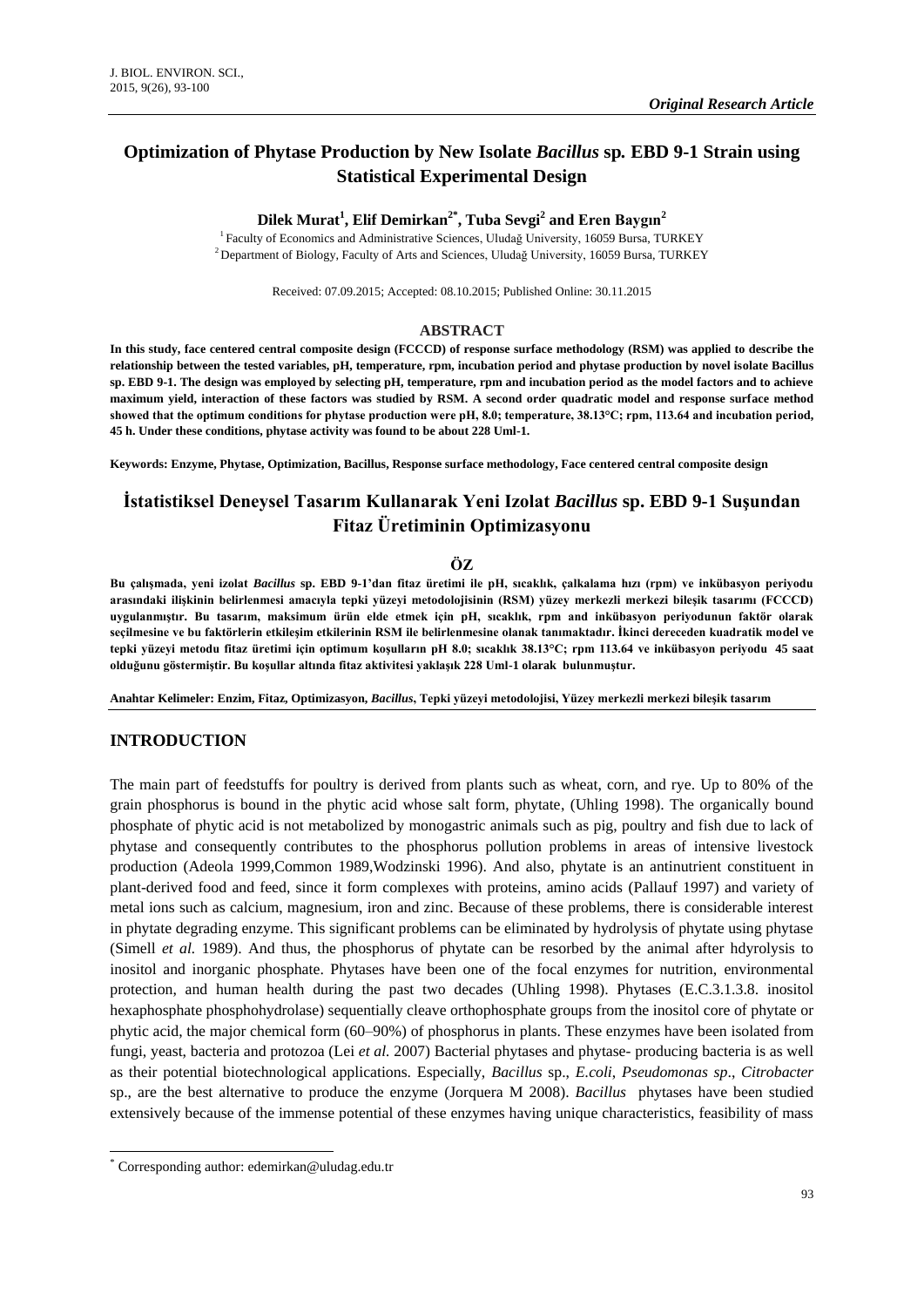production for market and applicability in animal feed (Rao *et al.* [2008\)](#page-6-6). Hence phytase has a great industrial significance, and there is an ongoing interest in isolation of new microbial strain producing phytase and optimization of this enzyme (Lan *et al.* [2002\)](#page-6-7). Phytase has been marketed as a feed additive in the US since 1996 and by the close of the twentieth century annual sales of phytase, as animal feed additive, was about US\$ 500 million [\(Vats and Banerjee](#page-7-2) 2004). This enzyme has, therefore, potential applications in feed and food industries [\(Singh and Satyanarayana 2010\)](#page-7-3).

Response surface methodology (RSM) in biotechnological process is gaining excellent importance for optimization of enzymes production [\(Dahiya](#page-6-8) *et al.* 2009). RSM, which includes factorial designs and regression analysis, helps in evaluating the effective factors and building models to determine interaction and select optimum conditions of variables for a desirable response [\(Cotârlet and Bahrim 2011\)](#page-6-9). Compared with conventional methods for optimization, RSM is a time- and labor-saving method, which consists mainly of the Central Composite Design (CCD), the Box Behnken Design (BBD). RSM has been used successfully for production optimization of many products, including enzyme, antibiotics and biofuel [\(Zhong](#page-7-4) *et al.* 2014). Series of experiments were carried out to determine critical variables level affecting enzymes production in this paper. Besides RSM have been used to optimize parameters (pH, temperature, rpm and incubation period) for phytase production by new isolate *Bacillus sp.* EBD 9-1 in the present study.

## **MATERIALS AND METHODS**

### *Bacterial Strain*

The microorganism used was isolated from soil. It was identified as *Bacillus sp.* EBD 9-1 by morphological and biochemical analysis [\(Demirkan](#page-6-10) *et al.* 2014).

#### *Cultivation and media*

Enzyme production medium contained  $(\% wv^{-1})$ : Dextrose 0.5; peptone 1; yeast extract 0.5; MgSO<sub>4</sub>.7H<sub>2</sub>O 0.1; CaCl<sub>2</sub>.2H<sub>2</sub>O 0.1, sodium phytate 0.1 (TS medium) [\(Park 2001\)](#page-6-11). Medium was autoclaved at 120°C for 20 min. The precultures were cultivated in LB medium for 18h. Then, overnight cultures with  $OD_{600}$ : 0.3 were inoculated at 1% in enzyme production media (150 ml in 500 ml Erlenmeyer flasks). At the end of growth period, the cultures were centrifuged (3461 *xg*, 10 min) and the supernatants were used for determination of phytase activity.

### *Phytase activity assay*

Phytase activity was determined according to an optimized enzyme ectivity method [\(Choi](#page-6-12) *et al.* 2001). The reaction was carried out 0.1 ml of enzyme solution with 0.9 ml of 2 mM sodium phytate in 0.1 M Tris–HCl buffer (pH 7.0) at 37 °C for 10min and then the reaction was stopped by adding 0.75 ml of 5% trichloroacetic acid. The liberated phosphate was measured at 700 nm after adding 1.5 ml of color reagent, which is prepared freshly before using by mixing four volumes of 2.5% ammounium molybdate solution in 5.5% sulfuric acid and one volume of 2.5% ferrous sulfate solution. One unit of phytase activity was defined as to liberate 1 μmol of phosphate per minute under the assay condition.

A phosphate calibration curve was made by treating standard phosphate solutions of  $0-100 \mu M KH_2PO_4$ without added phytase under the same conditions as described above.

#### *Optimization of physical parameters for RSM*

RSM which was developed by Box and Wilson (1951) has led to the start of a period considered to be the second period in experimental design literature. In this context, designed experiments have been applied first time in the chemical industry for the process of product development in America in the 1950s [\(Montgomery 2001\)](#page-6-13). RSM is a collection of mathematical and statistical techniques that is useful for modeling, analysis and optimization of response variable [\(Myers and Montgomery 2002\)](#page-6-14). RSM can be applied in various fields such as biological and clinical sciences, physics, engineering sciences, food science and social sciences.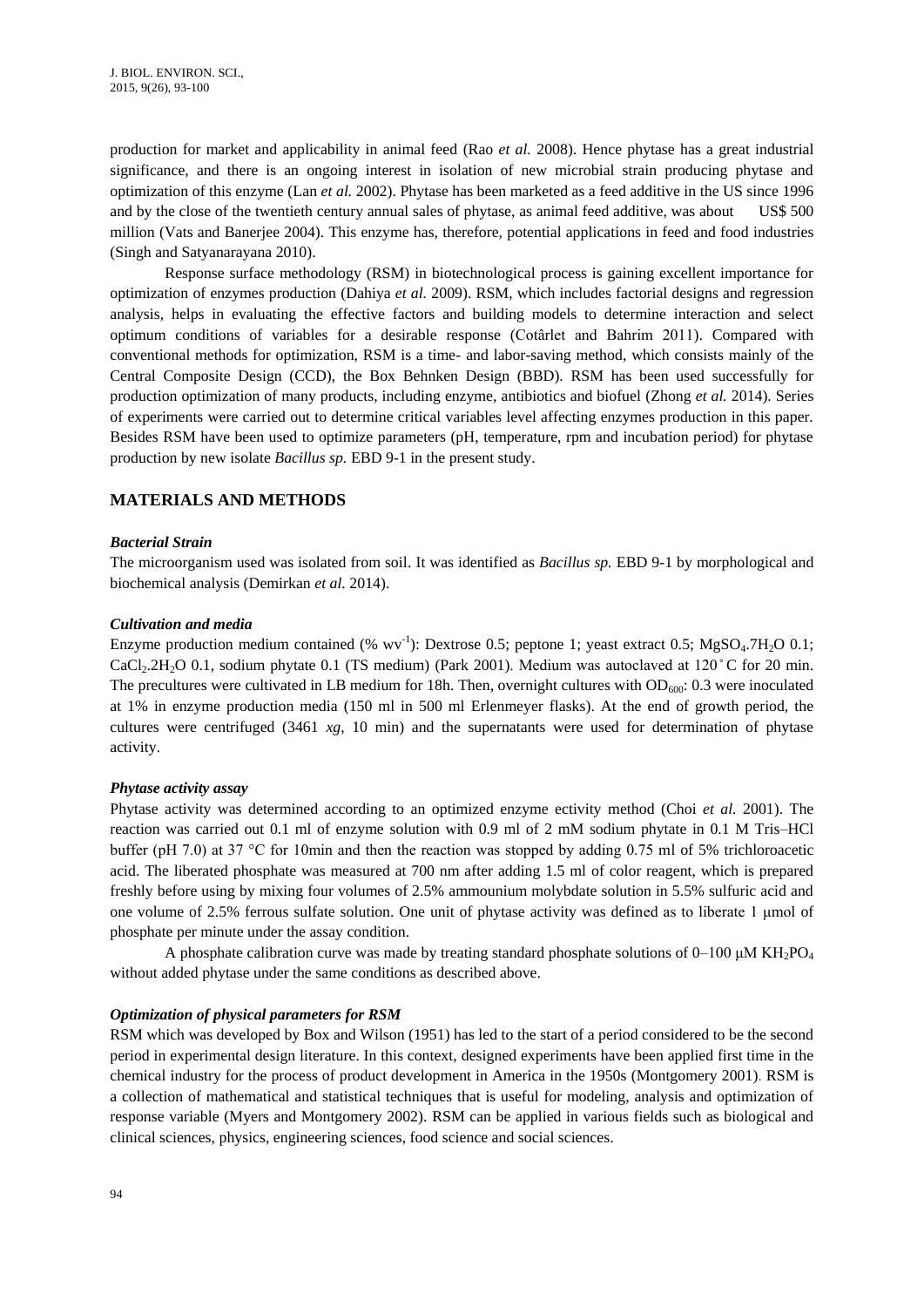In case of a product, process or system involving response y that depends on the controllable input

variables  $x_i$ ,  $x_j$ ,  $\dots x_k$  the relationship between them can be shown as below:

$$
y = f(x_i, x_j, \dots, x_k) + \varepsilon
$$
 (1)

The unknown true response function *f* can be complex and *ε* represents other sources of variability in equation 1 (Eq. 1). It has been assumed as statistical error term including response error of measurement, other error sources in the process or system  $\epsilon$  has a normal distribution with a mean zero and variance  $\sigma^2$ . The relationship between the response and the input variables can be defined as a polynomial or modeled as a linear function.

function.  
\n
$$
y = \beta_0 + \sum_{i=1}^{k} \beta_i x_i + \sum_{i < j}^{k} \beta_{ij} x_i x_j + \sum_{i=1}^{k} \beta_{ii} x_i^2 + \epsilon
$$
\n(2)

In Equation 2 (Eq. 2),  $\beta_i$  denotes linear effect,  $\beta_{ij}$  denotes linear interaction effect and  $\beta_{ii}$  denotes quadratic effect.

Three different pH, temperature, rpm, and the incubation period value is used in the experiments. Levels of the factors are presented in Table 1.

|                           | Range of levels |       |         |       |        |       |  |
|---------------------------|-----------------|-------|---------|-------|--------|-------|--|
|                           | Low             |       | Central |       | High   |       |  |
| Factors                   | Actual          | Coded | Actual  | Coded | Actual | Coded |  |
| pH                        | O               | - 1   |         | 0     | 8      |       |  |
| Temperature $(^{\circ}C)$ | 35              | -1    | 40      | O     | 45     |       |  |
| rpm                       | 50              | - 1   | 100     | 0     | 150    |       |  |
| Incubation period (h)     | 35              | - 1   | 40      | 0     | 45     |       |  |

The factors considered to be effective for the production of phytase was determined as the pH, temperature, rpm, and incubation period. In this study, FCCCD has been used and a total of 31 trials with different combinations of factor levels have been implemented. The experimental layout of the work and observed and the predicted response values have been illustrated in Table 2.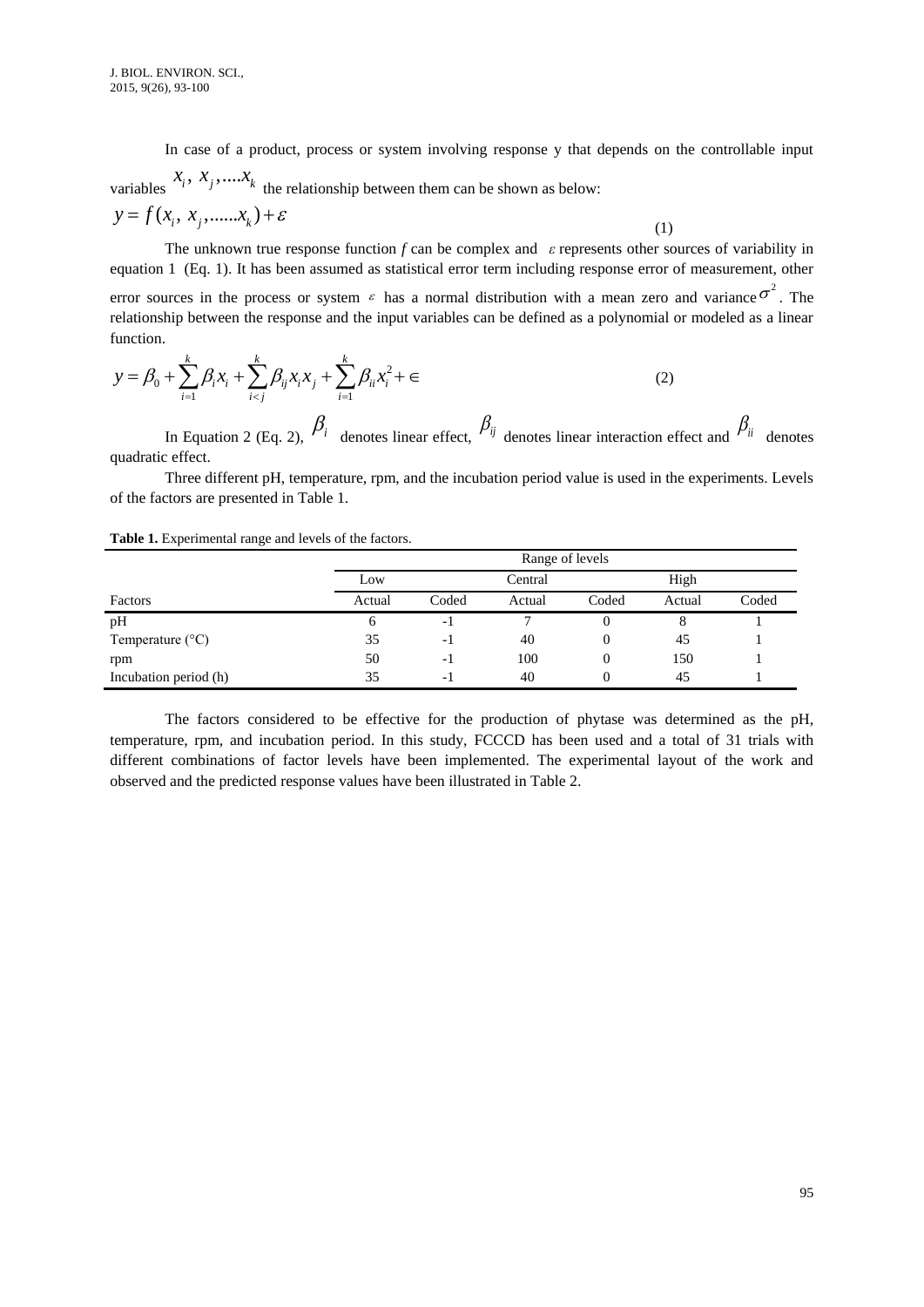| Run                      | Response (U/ml)<br>Factors |                     |     |                       |          |           |
|--------------------------|----------------------------|---------------------|-----|-----------------------|----------|-----------|
|                          | pH                         | Temperature<br>(°C) | rpm | Incubation period (h) | Observed | Predicted |
| 1                        | $\overline{8}$             | $\overline{45}$     | 150 | 35                    | 67.990   | 82.660    |
| $\overline{c}$           | $\tau$                     | 40                  | 100 | 45                    | 186.620  | 182.580   |
| $\mathfrak{Z}$           | $\,8\,$                    | 35                  | 150 | 35                    | 96.900   | 94.620    |
| $\overline{\mathcal{L}}$ | 6                          | 45                  | 50  | 35                    | 59.880   | 51.770    |
| 5                        | $\boldsymbol{7}$           | 35                  | 100 | 40                    | 86.110   | 107.630   |
| 6                        | 6                          | 45                  | 50  | 45                    | 117.370  | 116.210   |
| $\boldsymbol{7}$         | 6                          | 35                  | 150 | 45                    | 206.590  | 199.320   |
| $\,8\,$                  | 6                          | 35                  | 150 | 35                    | 79.400   | 75.190    |
| 9                        | $\,8\,$                    | 35                  | 50  | 35                    | 58.390   | 35.290    |
| 10                       | 6                          | 35                  | 50  | 35                    | 32.720   | 47.670    |
| 11                       | $\boldsymbol{7}$           | 40                  | 100 | 40                    | 106.000  | 122.800   |
| 12                       | $\boldsymbol{7}$           | 40                  | 100 | 40                    | 116.000  | 122.800   |
| 13                       | 7                          | 45                  | 100 | 40                    | 88.270   | 74.220    |
| 14                       | $\boldsymbol{7}$           | 40                  | 150 | 40                    | 100.760  | 91.160    |
| 15                       | 8                          | 45                  | 50  | 35                    | 86.150   | 89.990    |
| 16                       | $\boldsymbol{7}$           | 40                  | 100 | 40                    | 116.000  | 122.800   |
| 17                       | $\boldsymbol{7}$           | 40                  | 100 | 40                    | 126.000  | 122.800   |
| 18                       | $\,8\,$                    | 35                  | 150 | 45                    | 193.780  | 203.450   |
| 19                       | $\,8\,$                    | 40                  | 100 | 40                    | 161.470  | 167.420   |
| 20                       | $\boldsymbol{7}$           | 40                  | 100 | 40                    | 126.000  | 122.800   |
| 21                       | $\,8\,$                    | 45                  | 50  | 45                    | 133.340  | 139.130   |
| 22                       | 6                          | 35                  | 50  | 45                    | 184.150  | 171.050   |
| 23                       | $\boldsymbol{7}$           | 40                  | 100 | 35                    | 84.430   | 95.940    |
| 24                       | $\boldsymbol{7}$           | 40                  | 100 | 40                    | 136.000  | 122.800   |
| 25                       | $\,8\,$                    | 45                  | 150 | 45                    | 150.940  | 132.550   |
| 26                       | $\overline{7}$             | 40                  | 50  | 40                    | 63.620   | 80.690    |
| 27                       | 6                          | 40                  | 100 | 40                    | 144.730  | 146.250   |
| 28                       | 6                          | 45                  | 150 | 35                    | 19.890   | 12.620    |
| 29                       | 6                          | 45                  | 150 | 45                    | 53.140   | 77.810    |
| 30                       | $\boldsymbol{7}$           | 40                  | 100 | 40                    | 156.000  | 122.800   |
| 31                       | $\,8\,$                    | 35                  | 50  | 45                    | 139.520  | 143.360   |

**Table 2.** Central composite design (CCD) and observed – predicted responses.

## **RESULTS**

#### *Statistical analysis and response surface modeling*

The relationship between phytase production and physical factors was expressed by a polynomial equation. Phytase production was accepted as response. The mathematical relationship of the factors and the response was

calculated by the second order polynomial equation  
\n
$$
Y = 122.80 + 10.59A - 16.70B + 5.24C
$$
\n
$$
+43.32D + 34.00A^2 - 31.90B^2 - 36.90C^2
$$
\n
$$
+16.50D^2 + 12.65AB + 7.95AC - 3.83AD
$$
\n
$$
-16.67BC - 014.73BD + 0.19CD
$$
\n(3)

where Y: phytase production, A: pH, B: temperature, C: rpm and D: incubation period. According to the calculated statistical results for the estimated model for phytase production, pH, temperature and incubation period were statistically significant model terms (p<0.05). It was observed that the most significant factor on the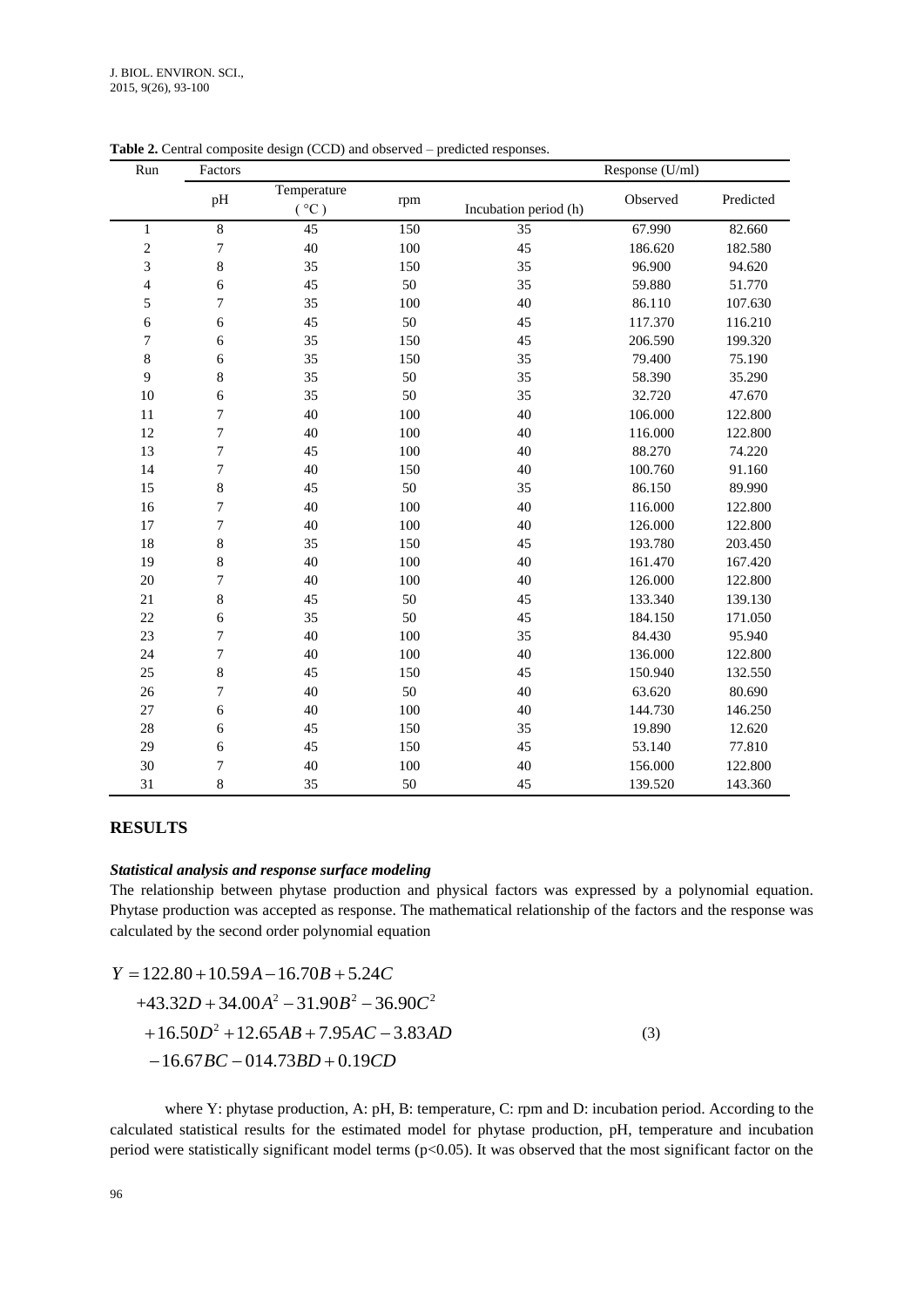phytase production is incubation period and the temperature and pH variable followed it, while rpm variable does not have significant effect on phytase production. The coefficient of determination was calculated as 0.8523 for phytase production. This showed that 85.23% of the total variation for phytase production was explained by factors and interactions.

When Analysis of variance (ANOVA) findings analyzed in Table 3, it is seen that the estimated model was significant for phytase production ( $p<0.05$ ). In addition, lack of fit values that obtained insignificant (p>0.05) shows that the quadratic model was adequate.

| Source                | DF | Seq SS  | Adj MS  | F     | P     |
|-----------------------|----|---------|---------|-------|-------|
| Regression            | 14 | 62491.4 | 4463.67 | 13.36 | 0.000 |
| Linear                | 4  | 41305.8 | 2106.68 | 6.31  | 0.003 |
| Square                | 4  | 9459.2  | 2364.81 | 7.08  | 0.002 |
| Interaction           | 6  | 11726.4 | 1954.4  | 5.85  | 0.002 |
| <b>Residual Error</b> | 16 | 5345.0  | 334.06  |       |       |
| Lack-of-Fit           | 10 | 3745.0  | 374.5   | 1.4   | 0.351 |
| Pure Error            | 6  | 1600.0  | 266.67  |       |       |
| Total                 | 30 | 67836.4 |         |       |       |

**Table 3.** Analysis of variance (ANOVA) for quadratic model.

The surface plot reveals the effect of variables pH and temperature, pH and incubation period, temperature and incubation period for phytase production which is represented in Figure 1. Referring to the Figure 1a, the phytase production has maximum values in the region that has the highest pH and the temperature. Referring to the Figure 1b, the phytase production has maximum values in the region that has the highest incubation period and the highest and the lowest the pH. Referring to the Figure 1c, the phytase production has maximum values in the region that has the highest incubation period and the medium values of temperature.







**Figure 1.** Surface plots of yield.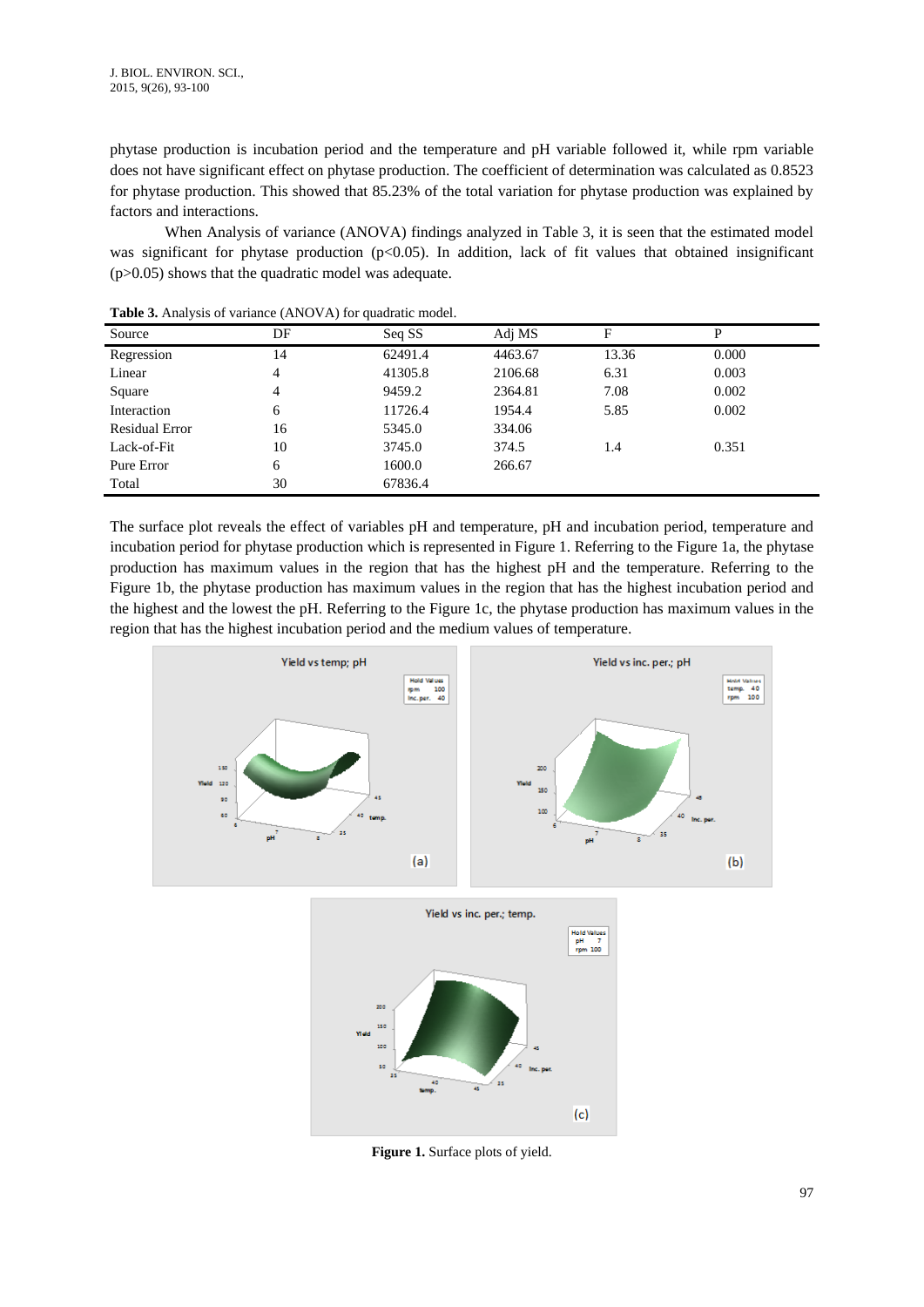The observed and predicted response values can be seen in Figure 2. Also, Figure 2 shows that in the predicted values of phytase production in the 95% confidence interval are very close to the observed values of experiment. Therefore, it was been observed that the estimation performance of model was quite good. At the same time, this result would be accepted as an indicator of the goodness of fit of estimated model.



**Figure 2.** Plot of observed and predicted values for phytase.

Besides, high and significant correlation coefficient  $(r=0.960; p=0.000)$  between the observed and estimated values was showed that the estimated model was valid, and has an optimum point. As a result of optimization, obtained maximum value of phytase production was 228 Uml<sup>-1</sup>. For this enzyme activity, suitable conditions were pH 8.0, 38.13 °C, 113.64 rpm and 45h.

Physical factors that affect phytase production by *Bacillus sp.* strains have studied by RSM. This study is report that indicates the parameters and its effects on phytase production in order to obtain best optimized model using RSM.

Both our and those of other researchers results showed that the nutritional and physical requirements of the microorganism differ from one another and therefore, need to be optimized for each microorganism.

## **DISCUSSION**

It has been reported in literature to exert significant effects on phytase production, including carbon and nitrogen sources, inoculum level and age [\(Chadha](#page-6-15) *et al.* 2004, [Krishna and Nokes 2001,](#page-6-16) [Sunitha](#page-7-5) *et al.* 2000, [Vohra and Satyanarayana 2002\)](#page-7-6) by RSM.

Some researchers have been reported with different microorganisms [\(Chadha](#page-6-15) *et al.* 200[4,Krishna and](#page-6-16)  [Nokes 2001](#page-6-16)[,Sunitha et al. 2000,](#page-7-5)[Vohra and Satyanarayana 2002\)](#page-7-6), they showed that the optimum pH and temperature was found to be 4.0-4.7, 28-35°C for fungus (NSF-7 and NSF-9), respectively. The optimum operating conditions for production phytase by *Enterobacter sakazakii* ASUIA279 were at temperature of 37 ºC, initial pH of 7.0, rice bran of 15%, 300 rpm of agitation speed [\(Farouk](#page-6-17) *et al.* 2012) Phytate-degrading enzyme produced by *Aspergillus niger, Aspergillus ficuum* NRRL 3135 and *Aspergillus terreus* was carried out by shaking at 270 rpm [\(Shieh and Ware 1968\)](#page-6-18).

The RSM resulted in a 1.09-fold increase in phytase production compared to the unoptimized medium (210 Uml<sup>-1</sup>). Similar result has been shown by Awad *et al.* (2011), the activity of phytase increased 1.02-fold in *Penicillium funiculosum* NRC467. On the other hand, Ries and Macedo (2011) showed that the phytase activity obtained in unoptimized medium was 0.06 Uml-1 after 24 h of fermentation by *S. cerevisiae*. After optimization of the medium composition and the fermentation conditions, the activity of phytase in response to sodium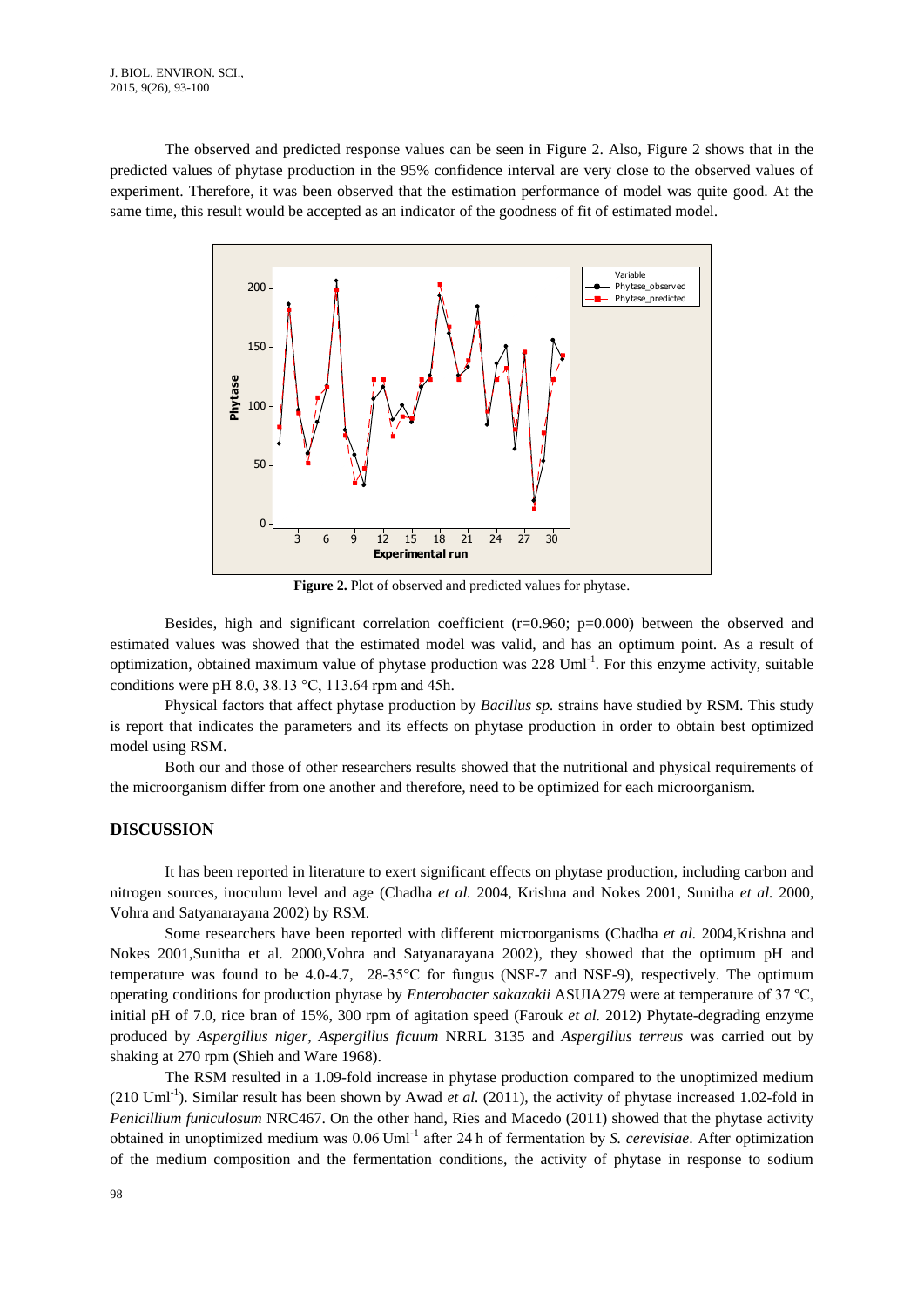phytate was approximately 10-fold higher  $(0.62 \text{ Uml}^{-1})$ . It has also been reported in other studies that, after statistical optimization, the activity of phytase increased 1.75-fold in *P. anomala* cultured in synthetic medium (Vohra [and Satyanarayana 2002\)](#page-7-6), 1.7-fold in *Aspergillus ficuum* [\(Bogar](#page-6-19) *et al.* 2003a), 1.3-fold in *Rhizomucor pusillus* [\(Chadha](#page-6-15) *et al.* 2004), 3.73-fold in *Sporotrichum thermophile* [\(Singh and Satyanarayana 2008\)](#page-7-7), and 1.8 fold in *M. racemosus* [\(Bogar](#page-6-20) *et al.* 2003b).

The present work demonstrates the feasibility of using experimental design tools to optimize physical parameters for phytase production. According to the phytase production model, it was observed that the parameters of pH, temperature and incubation period variables are effective while the rpm variable is not effective. While pH and incubation period were positively on the phytase production, temperature has negative effect. It was found that the most important factor was incubation period on phytase production and it suggests that this novel isolated *Bacillus* sp. EBD 9-1 strain has potential applications for the reduction of phytate in animal feed.

### **ACKNOWLEDGEMENTS**

This research was funded by Uludag University Commission of Scientific Research Projects, Grant OUAP(F)- 2012/11, which is highly appreciated.

## **REFERENCES**

- <span id="page-6-0"></span>Adeola O (1999) Nutrient management procedures to enhance environmental conditions: an introduction Journal of animal science 77:427- 429
- <span id="page-6-19"></span>Bogar B, Szakacs G, Linden JC, Pandey A, Tengerdy RP (2003a) Optimization of phytase production by solid substrate fermentation J Ind Microbiol and Biotechnol 30:183-189
- <span id="page-6-20"></span>Bogar B, Szakacs G, Pandey A, Abdulhameed S, Linden JC, Tengerdy RP (2003b) Production of Phytase by *Mucorracemosus* in Solid-State Fermentation Biotechnology Progress 19:312-319
- <span id="page-6-15"></span>Chadha BS, Harmeet G, Mandeep M, Saini HS, Singh N (2004) Phytase production by the thermophilic fungus *Rhizomucor pusillus* World Journal of Microbiology and Biotechnology 20:105-109
- <span id="page-6-12"></span>Choi Y, Suh H, Kim J (2001) Purification and Properties of Extracellular Phytase from *Bacillus sp.* KHU-10 J Protein Chem 20:287-292

<span id="page-6-1"></span>Common FH (1989) Biological availability of phosphorus for pigs. Nature 143:370-380

- <span id="page-6-9"></span>Cotârlet M, Bahrim G-E (2011) Optimization of Cold-Adapted Amylases and Protease Production by Psychrotrophic *Streptomyces* 4 Alga Using Response Surface Methodology. Turkish Journal of Biochemistry 36:83-92
- <span id="page-6-8"></span>Dahiya S, Singh N, Rana JS (2009) Optimization of growth parameters of phytase producing fungus using RSM Journal of Scientific & Industrial Research 68:955-959
- <span id="page-6-10"></span>Demirkan E, Baygın E, Usta A (2014) Screening of phytate hydrolysis *Bacillus sp.* isolated from soil and optimization of the certain nutritional and physical parameters on the production of phytase Turk J Biochem 39 206–214
- <span id="page-6-17"></span>Farouk A-E, Greiner R, Hussin ASM (2012) Optimization of cultivation conditions for the production of phytate-degrading enzymes by *Enterobacter sakazakii* ASUIA279 isolated from Malaysian maize root. Journal of Biotechnology and Biodiversity 3:1-9
- <span id="page-6-5"></span>Jorquera M MO, Maruyama F, Marschner P, de la Luz Mora M. (2008 ) Current and Future Biotechnological Applications of Bacterial Phytases and Phytase-Producing Bacteria. Microbes and Environments 23: 182-191
- <span id="page-6-16"></span>Krishna C, Nokes SE (2001) Predicting vegetative inoculum performance to maximize phytase production in solid-state fermentation using response surface methodology. J Ind Microbiol Biotechnol 26:161-170
- <span id="page-6-7"></span>Lan GQ, Abdullah N, Jalaludin S, Ho YW (2002) Optimization of carbon and nitrogen sources for phytase production by *Mitsuokella jalaludinii,* a new rumen bacterial species Letters in Applied Microbiology 35:157-161
- <span id="page-6-4"></span>Lei X, Porres J, Mullaney E, Brinch-Pedersen H (2007) Phytase: Source, Structure and Application. In: Polaina J, MacCabe A (eds) Industrial Enzymes. Springer Netherlands, pp 505-529.
- <span id="page-6-13"></span>Montgomery DC (2001) Introduction to Statistical Quality Control. John Wiley & Sons, Inc, New York
- <span id="page-6-14"></span>Myers RH, Montgomery DC (2002) Response Surface Methodology: Process and Product Optimization Using Designed Experiments. John Wiley & Sons, Inc, New York
- <span id="page-6-2"></span>Pallauf J, Rimbach, G. (1997) Nutritional significance of phytic acid and phytase. Arch Tierernahr 50:301-319.
- <span id="page-6-11"></span>Park YJ (2001) Expression, characterization, and antifungal activity of phytase from *Bacillus subtilis* TS16-111. PhD Thesis, Faculty of the Graduate school of Seoul National University, Korea
- <span id="page-6-6"></span>Rao DECS, Rao KV, Reddy VD (2008) Cloning and expression of *Bacillus* phytase gene (phy) in *Escherichia coli* and recovery of active enzyme from the inclusion bodies. Journal of Applied Microbiology 105:1128-1137
- <span id="page-6-18"></span>Shieh TR, Ware JH (1968) Survey of Microorganisms for the Production of Extracellular Phytase Appl Microbiol 16:1348-1351
- <span id="page-6-3"></span>Simell M, Turunen M, Piironen J, Vaara T (1989) Feed and food applications of phytase. Lecture at 3rd Meet. Industrial Applications of Enzymes, Barcelona, Spain